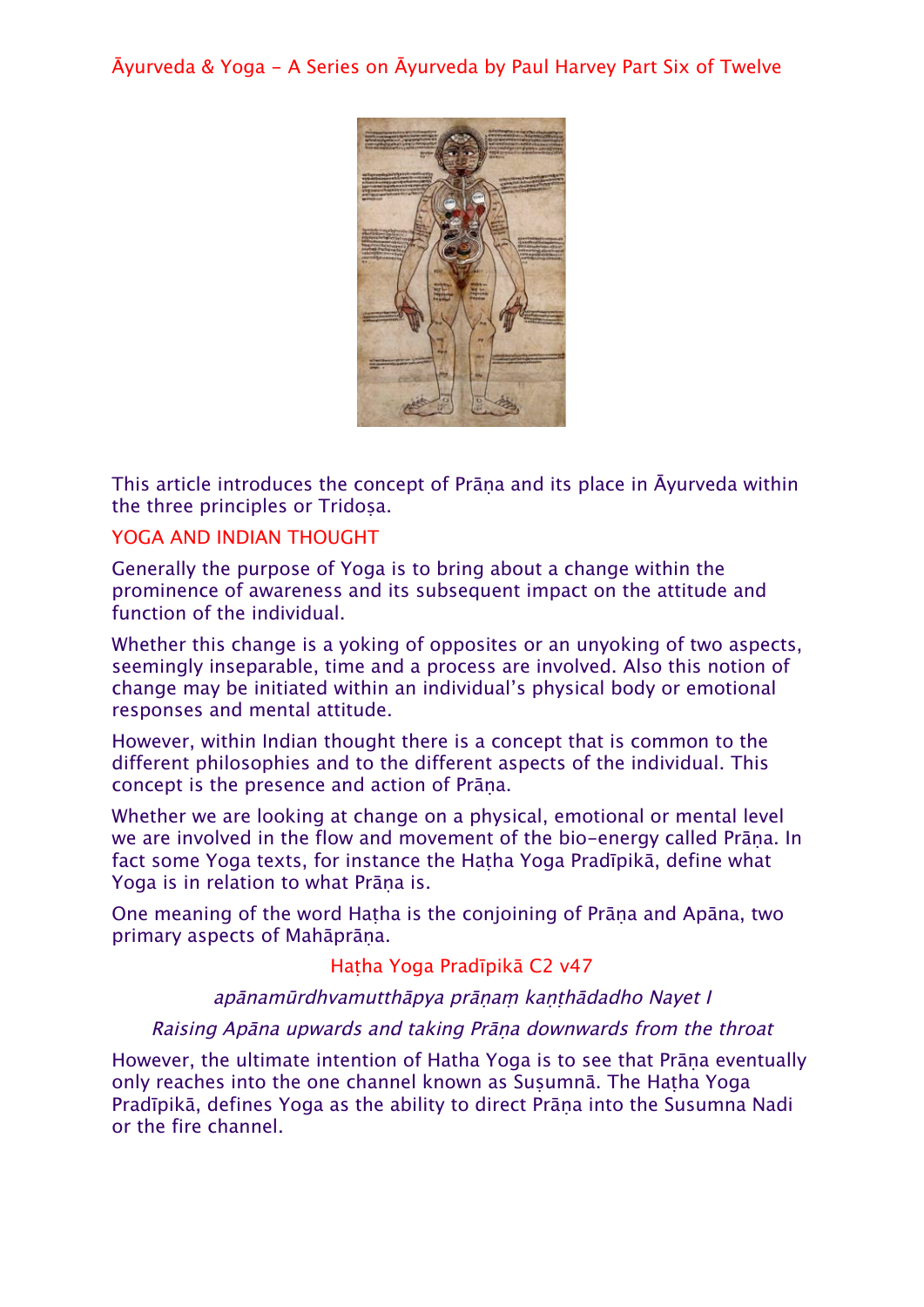Haṭha Yoga Pradīpikā C3 v3

prāṇasya śūnyapadavī tadā rājapathāyate I

tadā cittaṃ nirālambaṃ tadā kālasya vañcanam II

Then Suṣumnā becomes the royal road for Prāṇa.

Then the mind becomes objectless and free from the past.

As in the Yoga Sūtra of Patañjali the importance of channelling the mind is emphasised. Yoga emphasises a close relationship between Prāṇa and mind; if you influence one, it influences the other.

Haṭha Yoga Pradīpikā C3 v123

<sup>m</sup>ārutasya vidhiṃ sarvam manoyuktaṃ samabhyaset I

# itaratra na kartavyā manovṛttirmanīṣinā II

All the practices involving Vāyu (Prāṇa) should be done with a concentrated mind.

(and whilst practising) the Yogi should not allow his mind to wander.

# Patañjali Yoga Sūtra II:53

dhārānasu ca yogyatā mansah I

(Moreoever from the practice of Prāṇāyāma) the mind acquires a fitness for Dhārāṇa (concentration).

Also, according to Haṭha Yoga Pradīpikā mind follows Prāṇa and Prāṇa can be influenced through the mind.

# Haṭha Yoga Pradīpikā C2 v2

cale vāte calaṃ cittaṃ niścale niścalaṃ bhavet I

yogi sthāṇutvamāpnoti tato vāyuṃ nirodhayet II

When the breath is unsteady the mind wanders.

But when steady, the Yogi attains the enpowerment of stillness. Therefore the breath should be contained.

We can see again that Prāṇa, breath and mind are interrelated. Whatever happens in the mind influences the breath.

That is why the pulse rate increases and the breathing becomes faster when we are excited, and why the breathing becomes very deep and the pulse is quiet when we are relaxed. The mind/breath relationship is an evident fact. In Prāṇāyāma breathing practices we use the breath to do something with the mind so that the Prāṇa increases in its intensity.

As an occidental approaching the study of Indian bio-energy systems we can have problems relating these ideas to our own belief systems.

Furthermore, texts like the Yoga Sūtra or Haṭha Yoga Pradīpikā presuppose an understanding of what is Prāṇa, from where it originates and how it functions within the individual.

For an understanding of the nature of Prāṇa we must look to other texts such as the Praśna Upanisad and Yoga Yājñavalkya.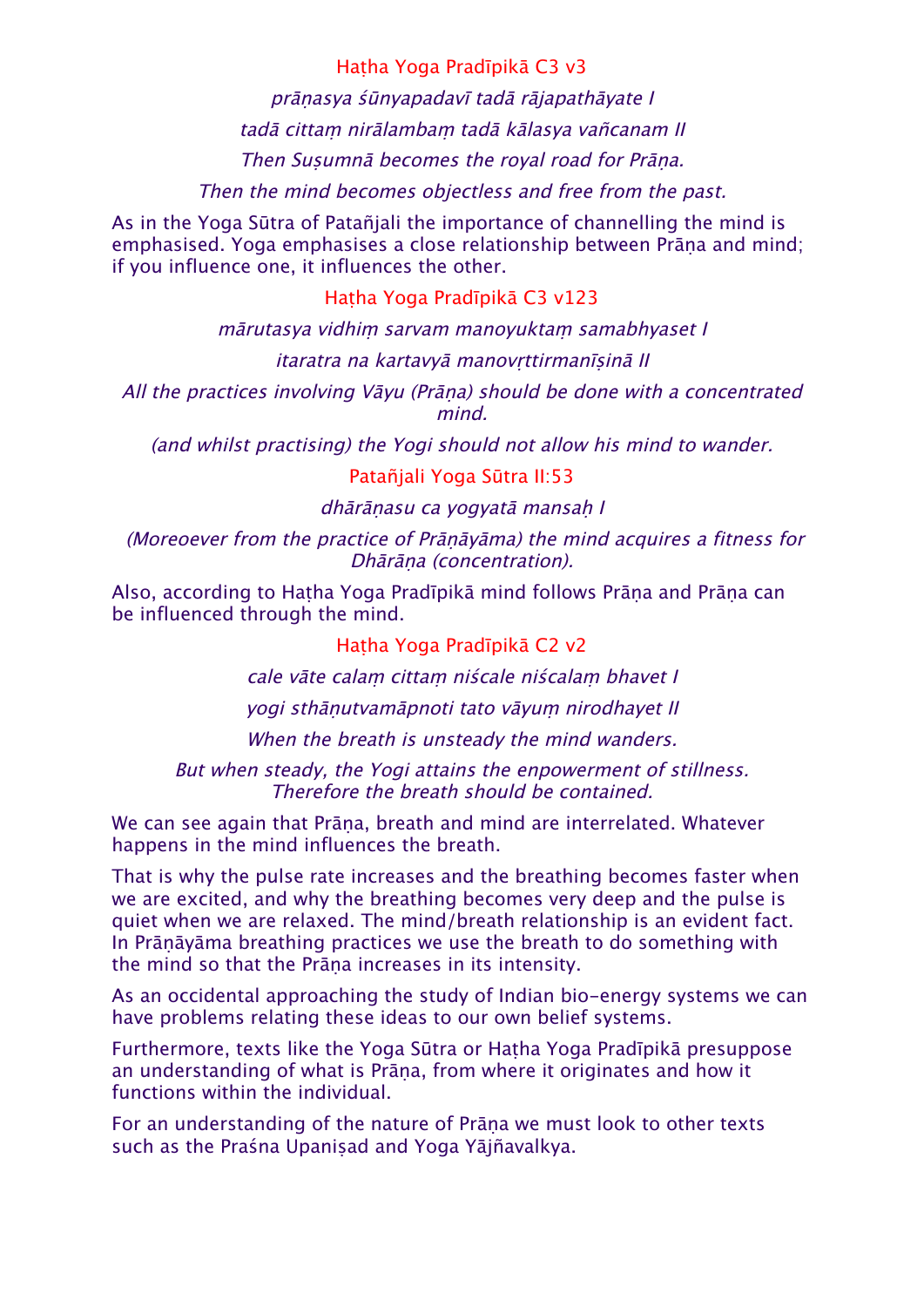# Āyurveda and Prāṇa

Having previously outlined the concept of the three principles or Dosa, namely Air, fire and Water, and its constitutional and human characteristics, we can move further into Āyurveda with its view of Prāṇa and its functions within the body.

The basis of Āyurveda is that we are composed of five Bhūta or elements and the mind/spirit complex. The five elements are a physical manifestation of the three basic principles Air or Vāta, Fire or Pitta, and Water or Kapha.

When these three principles are in a relatively proportionate harmony with each other, within the body and with the external environment, then there is well-being.

Well-being is being well, being well means to have an awareness of what is going on within and without. This awareness or force works through contact between the mind, the senses, and the external world. This contact or relationship is the essence of Yoga and Āyurveda because this contact can be a cause for dis-ease or disease because of the way we choose to use or abuse that relationship.

The clarity and strength of this awareness or force is reflected in the clarity or strength of the flow of bio-energy called Prāṇa Śakti (Prāṇa Power).

Prāṇa is the force that keeps us alive and within the body. The stronger or more concentrated the Prāṇa the more alive we are, and therefore have a greater sense of well-being.

Factors such as clarity, understanding and memory as well as the strength and efficient action of the various body functions are dependent upon the power of Prāṇa.

According to Āyurveda the improper use of the mind, senses and body will disturb or diffuse the flow of Prāṇa and therefore affect our sense of wellbeing and ultimately lead to disease of dis-ease.

Āyurveda aims at maintaining the Prāṇa Śakti because to lose the power of Prāṇa is to lose the power of life. Death in Āyurveda and Yoga is seen as a dispersion of Prāṇa from the body.

This is why both Āyurveda and Yoga say there should be resonance of the movement of Prāṇa throughout all of the channels of the body.

The subtle channels in which Prāṇa flows, if obstructed in any way, cause the obstruction of Prāṇa, and the result is the same as for the disturbance of Vāta or Air principle in its physical channel, ie there is disharmony, disequilibrium and disease.

Health is harmony, disharmony of either the three principles or of Prāṇa means disease. Deranged Prāṇa deranges the principle of Air, Fire and Water. Derange the principles of Air, Fire and Water and you derange the flow of Prāna.

This is why Yoga places such emphasis on the clearing of the channels through which Prāṇa flows, and Āyurveda on the harmony between the three principles. Also, both respect and include the other's ideas in working with the refinement of well-being and awareness of the factors that limit it.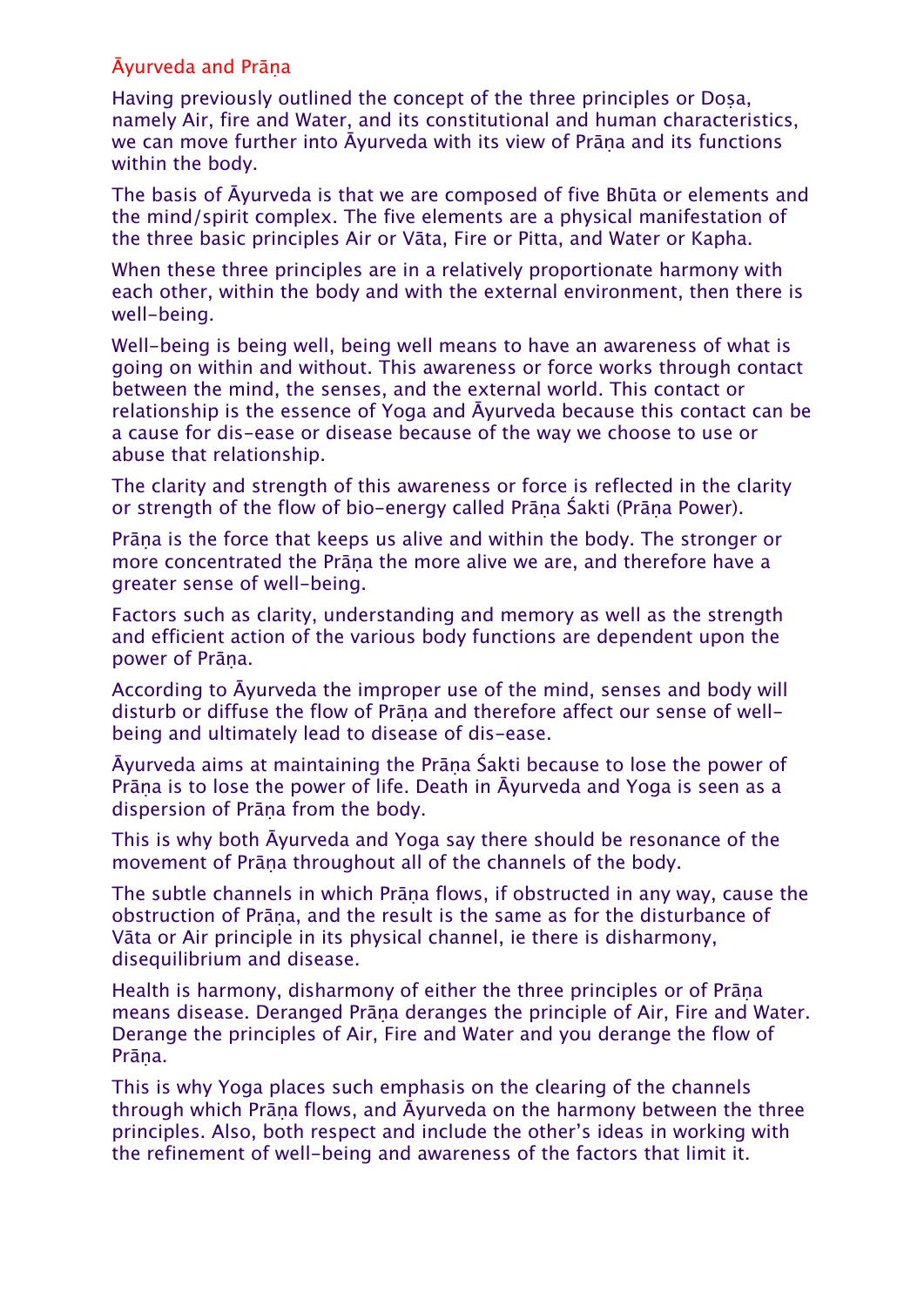The Three Principles or Doṣa and their Functions

Previous articles have looked at the characteristics and "seat" or place of natural concentration of each of the three principles within the body.

We saw that each principle has a primary action and different interactions within the body. This can be summarised in the chart below.

| Principle   | <b>Guna/Quality</b> | Seat          | <b>Effect</b>    | Force            |
|-------------|---------------------|---------------|------------------|------------------|
| Vāta/Air    | Rajas/Movement      | <b>Pelvis</b> | Catabolic        | <b>Nervous</b>   |
| Pitta/Fire  | Sattva/Light        | Abdomen       | <b>Metabolic</b> | <b>Digestive</b> |
| Kapha/Water | Tamas/Obscurity     | ∣ Chest       | Anabolic         | Cellular         |

Taking the above chart as a base, the functions and interaction of each of the three principles can be expanded. Āyurveda tells us that Air, Fire and Water each have five forms governing the various functions of the individual. This can be developed through a further chart, taking each principle in turn.

We can see from the chart below that the three Principles, although having a seat of natural concentration, pervade and interact all over the body.

For example a digestive problem may be due to a problem with too much Air causing the digestive fire to burn too brightly bringing indigestion or heartburn. Or the Fire may be sluggish which could be helped by stimulating the digestive fluids.

| Doșa/Principle  | Vāta/Air         | Pitta/Fire             | Kapha/Water             |
|-----------------|------------------|------------------------|-------------------------|
| 1.Type          | Udāna            | <b>Alocaka</b>         | <b>Tarpaka</b>          |
| Location        | Head             | <b>Eyes</b>            | <b>Head</b>             |
| <b>Function</b> | Speech           | <b>Vision</b>          | <b>Senses</b>           |
| 2.Type          | Prāna            | <b>Sādhaka</b>         | <b>Avalambaka</b>       |
| Location        | <b>Heart</b>     | <b>Heart</b>           | Lungs                   |
| <b>Function</b> | <b>Breath</b>    | <b>Memory</b>          | <b>Energy in Limbs</b>  |
| 3.Type          | <b>Samāna</b>    | Pācaka                 | <b>Kledaka</b>          |
| Location        | <b>Stomach</b>   | <b>Stomach</b>         | <b>Stomach</b>          |
| <b>Function</b> | Air for Fire     | <b>Digestive Fire</b>  | <b>Digestive Fluids</b> |
| 4.Type          | Apāna            | Rañjaka                | <b>Bodhaka</b>          |
| Location        | Colon            | Liver/Spleen           | <b>Tongue</b>           |
| <b>Function</b> | <b>Excretion</b> | <b>Blood Formation</b> | <b>Taste Enzymes</b>    |
| 5.Type          | <b>Vyāna</b>     | <b>Bhrājaka</b>        | Śleśaka                 |
| Location        | <b>Body</b>      | <b>Skin</b><br>Joints  |                         |
| <b>Function</b> | Circulation      | Complexion             | Lubrication             |